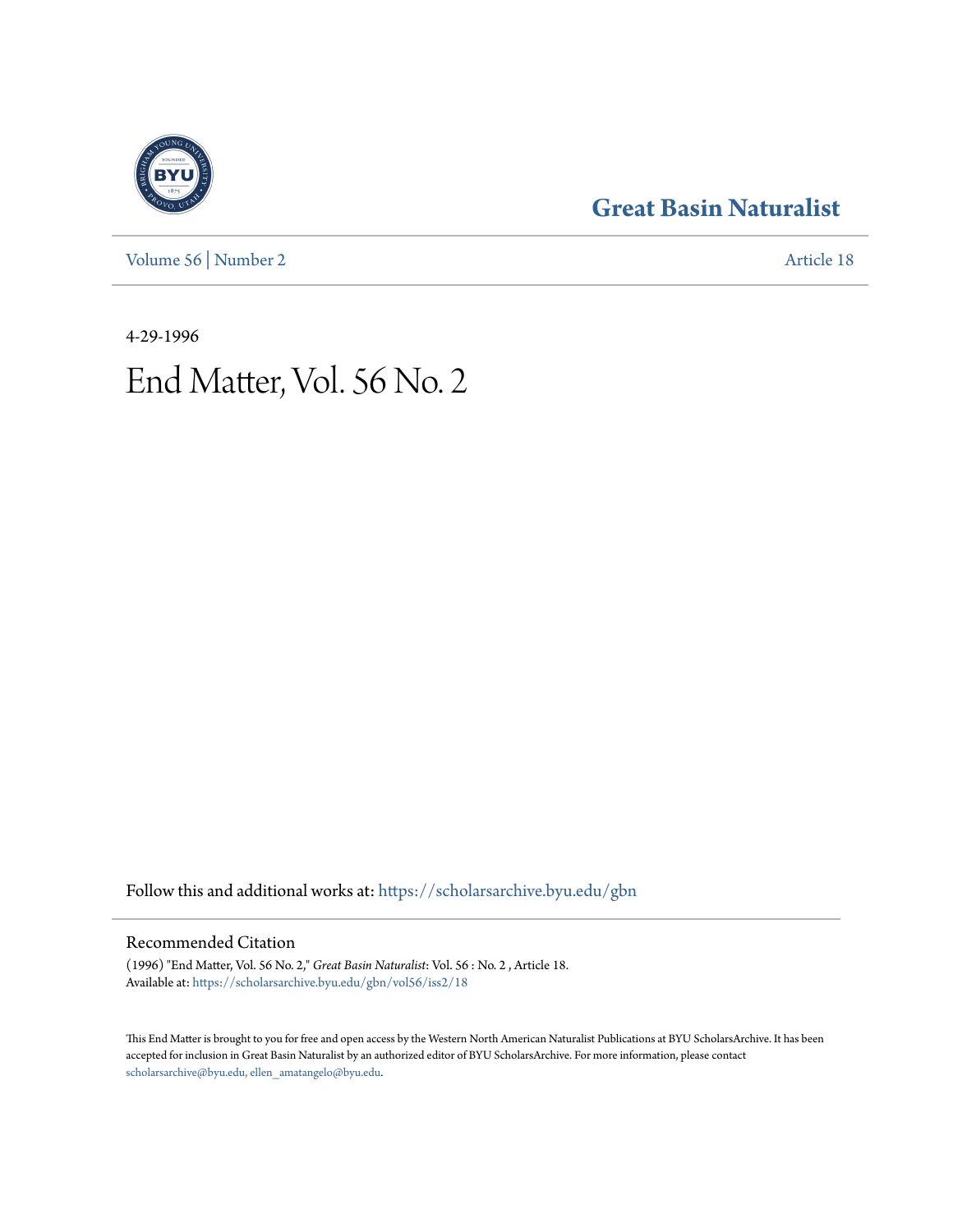University of Nevada, Reno, Department of Anthropology, Historic Preservation, Biological Resources Research Center, Division OF Continuing Education

The University of Nevada, Reno, offers continuing education training courses in heritage resources management. Courses are designed for professionals in cultural and natural heritage management positions in the public and private sectors. The program is conducted in cooperation with the Advisory Council on Historic Preservation, the Bureau of Land Management, the National Park Service, and the U.S. Forest Service. The following information is offered on one of the upcoming courses.

#### Ecosystem Management

#### 30-31 May 1996

#### Reno, Nevada

 $9:00$  a.m.  $-4:00$  p.m.

Fee: \$250

#### Registration deadline: <sup>2</sup> May 1996

Instructor: Peter F. Brussard, Ph.D., is chairman of the biology department at the University of Nevada, Reno, and director of the Nevada Biodiversity Initiative, housed in the Biological Resources Research Center. Brussard is <sup>a</sup> founding member and past president of the Society of Conservation Biology and recognized as a leading authority in conservation biology and ecology.

Ecosystem management is only recently beginning to be understood and used. This course will address the scientific basis for ecosystem management as well as the steps for managing areas so that biological diversity and ecosystem services remain conserved while human needs are also met. Ecosystem management focuses on systems as a whole rather than simply on the parts and involves the public in setting management goals. It represents a shift from linear comprehensive management to adaptive management.

For further information, phone 1-702-784-4046 or fax 1-702-784-4801; to register, call 1-800-233-8929.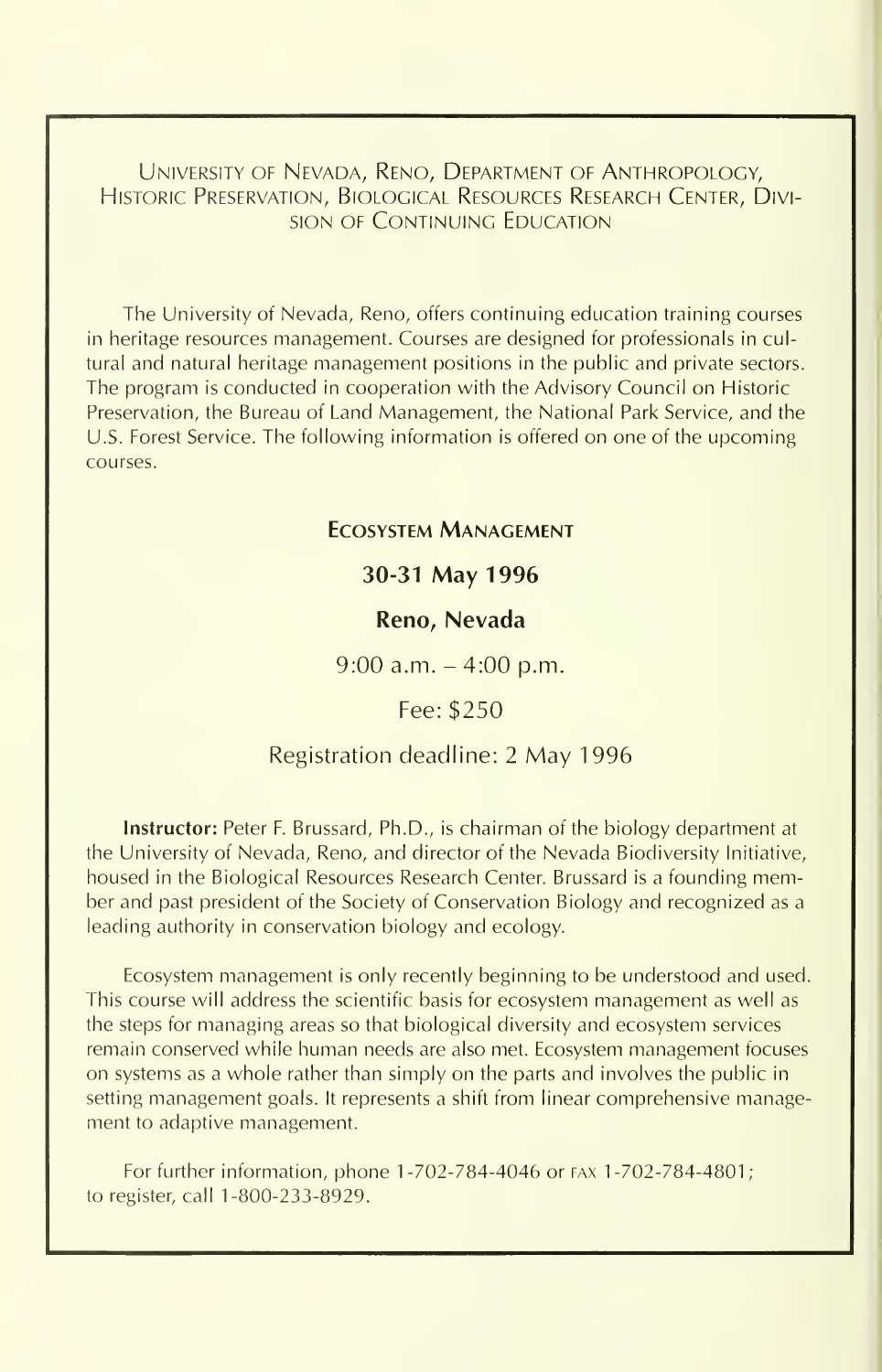#### INFORMATION FOR AUTHORS

The Great Basin Naturalist welcomes previously unpublished manuscripts pertaining to the biological natural history of western North America. Preference will be given to concise manuscripts of up to 12,000 words. Simple species lists are dis couraged.

**SUBMIT MANUSCRIPTS to Richard W. Baumann,** Editor, Great Basin Naturalist, 290 MLBM, PO Box 20200, Brigham Young University, Provo, UT 84602-0200. A cover letter accompanying the manuscript must include phone number(s) of the author submitting the manuscript, and FAX number and E-mail address when applicable; the letter must also provide information describing the extent to which data, text, or illustrations have been used in other papers or books that are published, in press, submitted, or soon to be submitted elsewhere. Authors should adhere to the following guidelines; manuscripts not so prepared may be returned for revision.

MANUSCRIPT PREPARATION. In general, the Great Basin Naturalist follows recommendations in Scientific Style and Format: The CBE Manual for Authors, Editors, and Publishers, 6th edition (Council of Biology Editors, Inc., II South LaSalle Street, Suite 1400, Chicago, IL 60603, USA; PHONE 312-201-0101; FAX 312-201-0214). We do, however, differ in our treatment of entries in Literature Cited. Authors may consult Vol. 51, No. 2 of this journal for specific instructions on format; these instructions, GUIDELINES FOR MANUSCRIPTS SUBMITTED TO THE Great Basin Naturalist, are printed at the back of the issue. Also, check the most recent issue of the Great Basin Naturalist for changes.

TYPE AND DOUBLE SPACE all materials, including literature cited, table headings, and figure legends. Avoid hyphenated words at the right-hand margins. Underline words to be printed in italics. Use stan dard bond  $(22\times28$  cm), leaving 2.5-cm margins on all sides.

SUBMIT 3 COPIES of the manuscript and the origi nal on a 5.25- or 3.5-inch disk utilizing WordPerfect 5.1 or above. Number all pages and assemble each copy separately: title page, abstract and key words, text, acknowledgments, literature cited, appendices, tables, figure legends, figures.

**TITLE PAGE** includes an informative title no longer than 15 words, names and addresses of authors, a running head of fewer than 40 letters and spaces, footnotes to indicate change of address and author to whom correspondence should be addressed if other than the first author.

ABSTRACT states the puipose, methods, results, and conclusions of the research. It is followed by 6-12 key words, listed in order of decreasing importance, to be used for indexing.

TEXT has centered main headings printed in all capital letters; second-level headings are centered in upper- and lowercase letters; third-level headings begin paragraphs.

VOUCHER SPECIMENS. Authors are encouraged to designate, properly prepare, label, and deposit high-quality voucher specimens and cultures documenting their research in an established permanent collection, and to cite the repository in publication.

REFERENCES IN THE TEXT are cited by author and date: e.g., Martin (1989) or (Martin 1989). Multiple citations should be separated by commas and listed in chronological order. Use "et al." after name of first author for citations having more than two authors.

ACKNOWLEDGMENTS, under <sup>a</sup> centered main heading, include special publication numbers when appropriate.

LITERATURE CITED, also under a centered main heading, lists references alphabetically in the fol lowing formats:

- Mack, G. D., and L. D. Flake. 1980. Habitat rela tionships of waterfowl broods on South Dakota stock ponds. Journal of Wildlife Management 44: 695-700.
- Sousa, W. P. 1985. Disturbance and patch dynamics on rocky intertidal shores. Pages 101-124 in S. T. A. Pickett and P. S. White, eds., The ecology of natural disturbance and patch dynamics. Academic Press, New York.
- Coulson, R. N., and J. A. Witter. 1984. Forest ento mology: ecology and management. John Wiley and Sons, Inc., New York. 669 pp.

TABLES are double spaced on separate sheets and designed to fit the width of either a single column or a page. Use lowercase letters to indicate foot notes.

PHOTOCOPIES OF FIGURES are submitted initially with the manuscript; editors may suggest changes. Lettering on figures should be large enough to withstand reduction to one- or two-column width. Originals must be no larger than  $22\times28$  cm.

NOTES. If the manuscript would be more appropriate as a short communication or note, follow the above instructions but do not include an abstract.

A CHARGE of \$50 per page is made for articles published; the rate for individual subscribers will be \$35 per page. However, manuscripts with complex tables and/or numerous half-tones will be assessed an additional charge. Reprints may be pur chased at the time of publication (an order form issent with the proofs).

#### FINAL CHECK:

- Cover letter explaining any duplication of information and providing phone number(s), FAX number, and E-mail address
- 3 copies of the manuscript and WordPerfect diskette
- Conformity with instructions
- Photocopies of illustrations